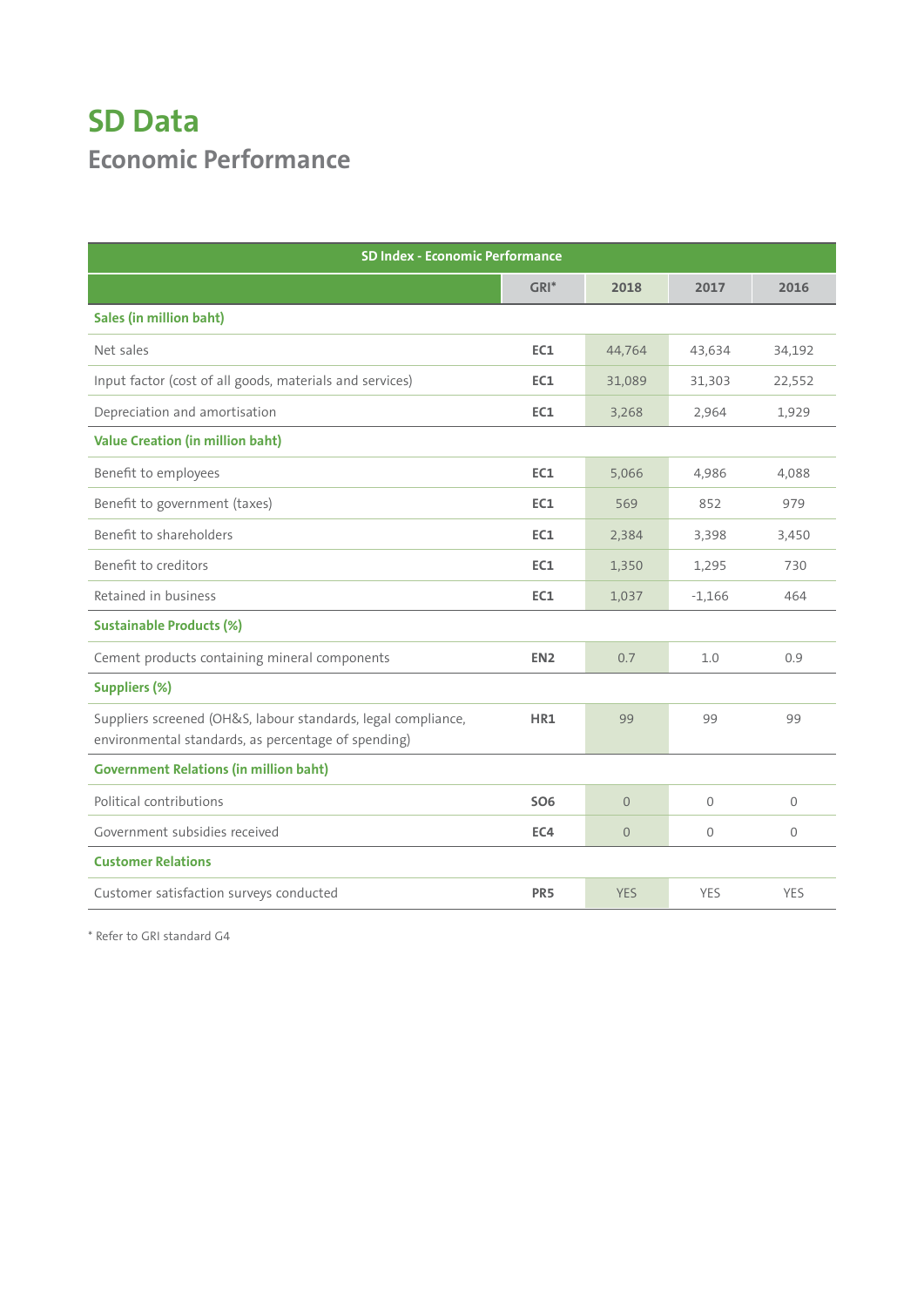## **SD Data Environmental Performance**

| <b>SD Index - Environmental Performance</b>                                                     |                 |                  |           |           |
|-------------------------------------------------------------------------------------------------|-----------------|------------------|-----------|-----------|
|                                                                                                 | $GRI^*$         | 2018             | 2017      | 2016      |
| <b>Materials Used</b>                                                                           |                 |                  |           |           |
| Limestone (%)                                                                                   | EN1             | 81.3             | 80.6      | 80.6      |
| Shale (%)                                                                                       | EN1             | 17.3             | 17.8      | 18.0      |
| Additives (%)                                                                                   | EN1             | 0.7              | 0.6       | 0.5       |
| Alternative raw materials (%)                                                                   | EN1             | 0.7              | 1.0       | 0.9       |
| <b>Environmental Investments and Compliance</b>                                                 |                 |                  |           |           |
| Environmental investment (million baht)                                                         | <b>EN30</b>     | 28.2             | 43.8      | 80.2      |
| Provisions for site restoration (million baht)                                                  | <b>EN13</b>     | 50.2             | 59.1      | 57.7      |
| Non-compliance cases                                                                            | <b>EN28</b>     | $\overline{0}$   | 0         | 0         |
| Associated fines and penalties (million baht)                                                   | <b>EN28</b>     | $\boldsymbol{0}$ | 0         | 0         |
| <b>Energy</b>                                                                                   |                 |                  |           |           |
| Fuel consumption (MJ/ton clinker)                                                               | EN3             | 3,075.8          | 3,083.4   | 3,114.9   |
| Electricity consumption (kWh/ton cement)                                                        | EN <sub>3</sub> | 94.2             | 94.16     | 96.59     |
| Alternative fuel thermal substitution rate (%)                                                  |                 | 10.6             | 5.51      | 6.91      |
| CO <sub>2</sub> Emissions                                                                       |                 |                  |           |           |
| Net CO <sub>2</sub> Emissions (kg CO <sub>2</sub> /ton cementitius material)                    | <b>EN16</b>     | 695.4            | 721.7     | 717.0     |
| Clinker factor (%)                                                                              |                 | 81.2             | 83.8      | 84.0      |
| <b>Other Atmospheric Emissions</b>                                                              |                 |                  |           |           |
| NOx (grams/ton cementitious material)                                                           | <b>EN20</b>     | 599.5            | 596.1     | 717.9     |
| SO <sub>2</sub> (grams/ton cementitious material)                                               | <b>EN20</b>     | 55.0             | 51.2      | 62.2      |
| Dust (grams/ton cementitous material)                                                           | <b>EN20</b>     | 49.8             | 40.9      | 44.9      |
| <b>Water</b>                                                                                    |                 |                  |           |           |
| Water withdrawn from wells and rainwater collected for cement<br>production (m <sup>3</sup> )   | EN8             | 1,918,765        | 3,259,487 | 2,815,657 |
| Water withdrawn from wells and rainwater collected for waste<br>heat recovery (m <sup>3</sup> ) | EN8             | 2,096,501        | 1,469,612 | 1,453,406 |
| Water recycled or reused (%)                                                                    | <b>EN10</b>     | 77               | 85        | 81        |

\* Refer to GRI standard G4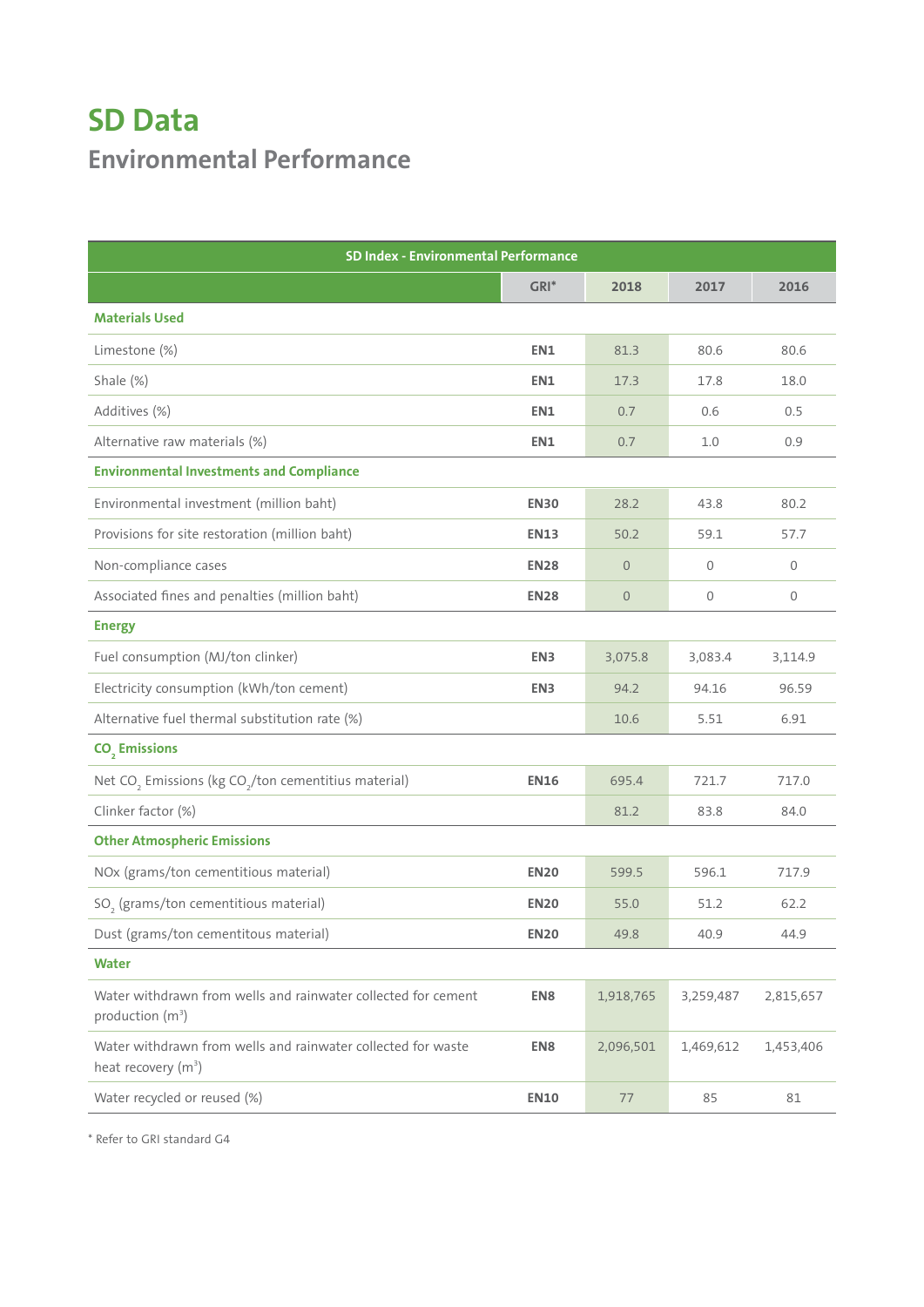## **SD Data Social Performance**

| <b>SD Index - Social Performance</b>                                                 |                 |                |            |       |  |
|--------------------------------------------------------------------------------------|-----------------|----------------|------------|-------|--|
|                                                                                      | $GRI*$          | 2018           | 2017       | 2016  |  |
| <b>Employee Practices</b>                                                            |                 |                |            |       |  |
| <b>Number of employees</b>                                                           | LA1             | 3,621          | 3,579      | 3,961 |  |
| Proportion of employees by level (%)                                                 | LA <sub>1</sub> |                |            |       |  |
| • Top & senior management                                                            |                 | $\overline{4}$ | 4          | 3     |  |
| · Middle level management                                                            |                 | 42             | 41         | 40    |  |
| • Other employees                                                                    |                 | 55             | 56         | 56    |  |
| Portion of female employees by level (%)                                             | LA12            |                |            |       |  |
| • Top & senior management                                                            |                 | 19             | 22         | 20    |  |
| · Middle level management                                                            |                 | 37             | 37         | 37    |  |
| • Other employees                                                                    |                 | 10             | 9          | 11    |  |
| <b>Ratio of female to male salary</b>                                                | <b>LA13</b>     |                |            |       |  |
| • Top & senior management                                                            |                 | 0.82           | 0.91       | 0.89  |  |
| · Middle level management                                                            |                 | 0.93           | 0.92       | 0.96  |  |
| • Other employees                                                                    |                 | 0.95           | 0.94       | 0.87  |  |
| Portion of local employees (%)                                                       | <b>LA12</b>     | 99.50          | 99.64      | 99.75 |  |
| Employee turnover (%)                                                                | LA <sub>1</sub> | 8.92           | 14.28      | 5.81  |  |
| Employee satisfaction survey conducted                                               |                 |                |            |       |  |
| <b>Training</b>                                                                      |                 |                |            |       |  |
| Average hours of training per employee                                               | LA <sub>9</sub> | 26.84          | 32.08      | 49.52 |  |
| <b>Occupational Health and Safety</b>                                                |                 |                |            |       |  |
| Number of fatalites (employees, contractors and third-party)                         | LA <sub>6</sub> | $\Omega$       | 0          | 1     |  |
| Lost time injury frequency rate (employees and contractors per<br>million man-hours) | LA6             | 0.25           | 0.33       | 0.21  |  |
| <b>Community Involvement</b>                                                         |                 |                |            |       |  |
| Donations, CSR and Community Spending (million baht)                                 | EC1             | 15.5           | 18.4       | 36.8  |  |
| <b>Stakeholder Engagement</b>                                                        |                 |                |            |       |  |
| Needs assessments                                                                    | <b>SO1</b>      | <b>YES</b>     | YES        | YES   |  |
| Stakeholder Engagement in CSR planning                                               | <b>SO1</b>      | <b>YES</b>     | <b>YES</b> | YES   |  |
| Stakeholder dialogues                                                                | <b>SO1</b>      | <b>YES</b>     | <b>YES</b> | YES   |  |
| Community advisory panels                                                            | <b>SO1</b>      | <b>YES</b>     | YES        | YES   |  |

\* Refer to GRI standard G4